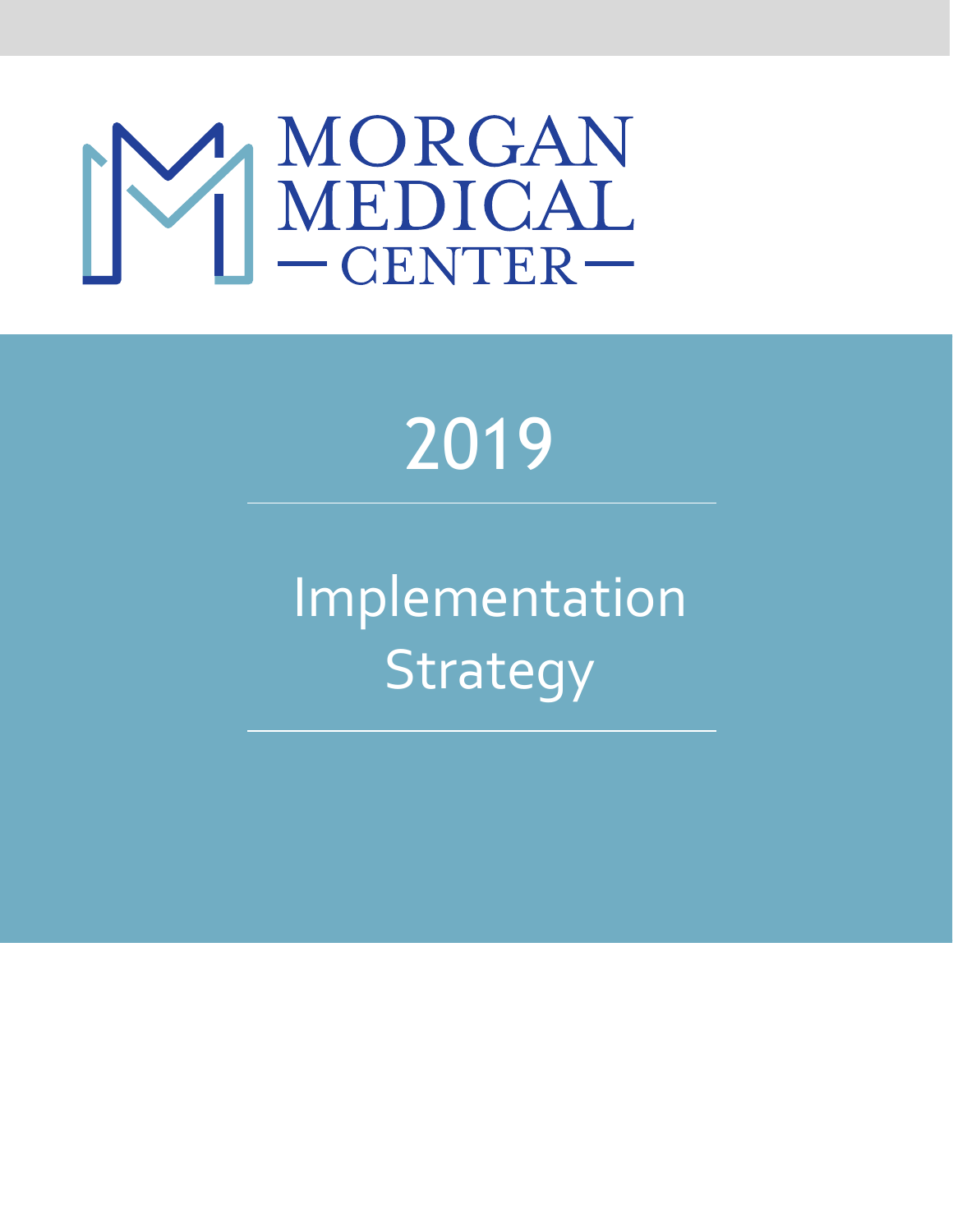## Morgan Medical Center

Implementation Strategy

#### For FY 2020-2022 Summary

Morgan Medical Center is a 25-bed not-for-profit critical access hospital located in Madison, Georgia. In 2019, the hospital conducted a Community Health Needs Assessment (CHNA) to identify the health needs of Morgan County. The Implementation Strategy for Morgan Medical Center was developed based on findings and priorities established in the CHNA and a review of the hospital's existing community benefit activities.

This report summarizes the plans for Morgan Medical Center to sustain and develop community benefit programs that 1) address prioritized needs from the 2019 Morgan Medical Center CHNA and 2) respond to other identified community health needs.

The following prioritized needs were identified by the community and the CHNA steering committee. Particular focus was placed upon these needs in developing the implementation strategy.

- Lifestyle/obesity
- Access to Care
- Mental and Behavioral Health
- Senior Health

Morgan Medical Center has addressed each of the health needs identified in the CHNA. Morgan Medical Center developed implementation strategies to address each of the identified health issues over the next three years.

Specific implementation strategies for each of the CHNA identified health needs are addressed in the following appendices to this report.

The Morgan Medical Center Board approved this Implementation Strategy through a board vote on October 29, 2019.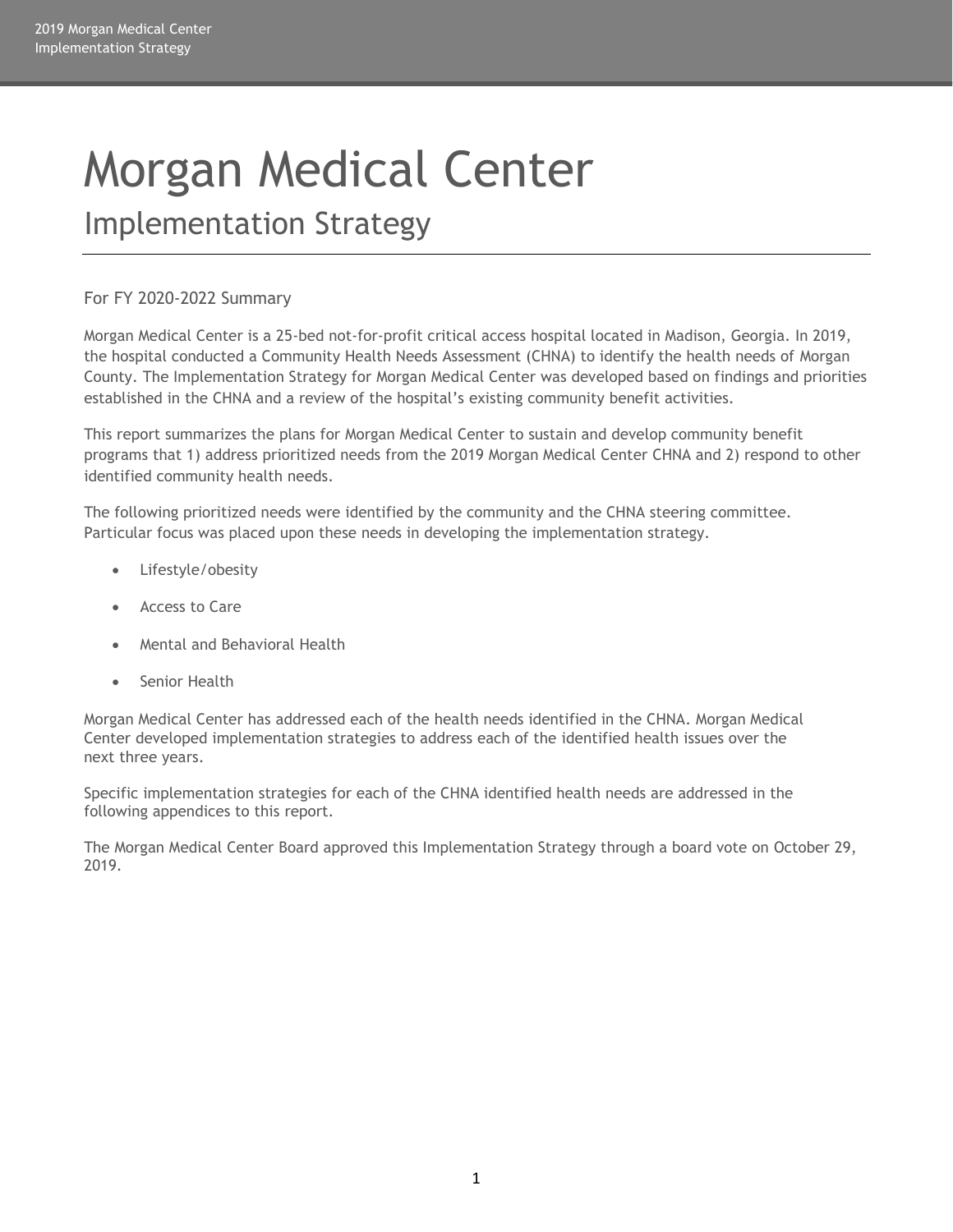The following issues were identified as "priority" needs by the community participants. The findings are listed in the order of priority determined by the Community Health Steering Committee.

- 1. Lifestyle/Obesity
	- a. There is a need for education on personal accountability and taking charge of one's health status. There is a need to incentivize healthy behavior.
	- b. There is a need for education on low-cost healthy cooking options.
	- c. There is need for general lifestyle education (including sex education) for teens.
	- d. There is a need for communication of low-cost recreation resources.
- 2. Access to Care
	- a. There is the need for a centralized resource directory and communication and collaboration of available resources.
	- b. There is a need for low or reduced cost primary care options and/or communication of these available resources.
	- c. There is a need for low cost medication resources and/or communication of these available resources.
	- d. The EMS in Morgan County is overused for non-urgent calls and care.
- 3. Mental and Behavioral Health
	- a. There is a need for mental/behavioral health providers and facilities in Morgan County.
	- i. There is a need for communication of available resources for this in nearby cities.
	- b. There is a need for communication and awareness of available resources for substance abuse.
	- c. There is a need for more education and awareness of mental/behavioral healthcare treatment options, as well as, signs and symptoms of disorders or diseases to overcome the stigma associated with it.
- 4. Senior Health
	- a. There is a need for quality and affordable personal home care options to care for the Senior population.
	- b. There is a need for awareness and communication of available resources for the Senior population.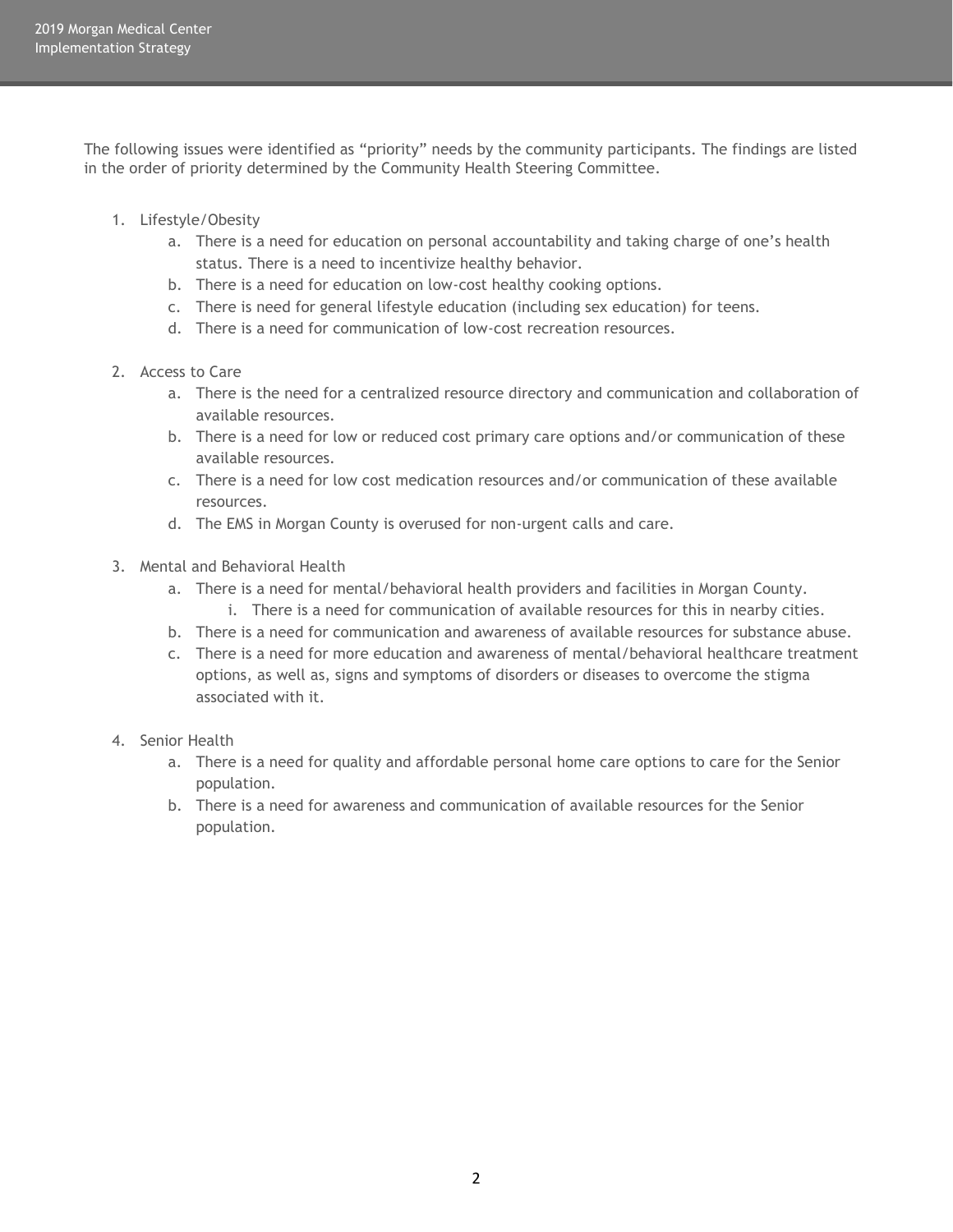| Community Work Plan for Lifestyle/Obesity<br>CHNA Page Reference 54-59, 71-79                                                                                                                                                                                                                                                                                                                                                           |                                                                                                                                                                                                                                                                                            |  |  |
|-----------------------------------------------------------------------------------------------------------------------------------------------------------------------------------------------------------------------------------------------------------------------------------------------------------------------------------------------------------------------------------------------------------------------------------------|--------------------------------------------------------------------------------------------------------------------------------------------------------------------------------------------------------------------------------------------------------------------------------------------|--|--|
| <b>Health Problem</b>                                                                                                                                                                                                                                                                                                                                                                                                                   | Outcome Objective (Anticipated Impact)                                                                                                                                                                                                                                                     |  |  |
| There is a need for education on<br>a.<br>personal accountability and taking<br>charge of one's health status. There<br>is a need to incentivize healthy<br>behavior.<br>There is a need for education on low-<br>b.<br>cost healthy cooking options.<br>There is need for general lifestyle<br>C.<br>education (including sex education)<br>for teens.<br>There is a need for communication of<br>d.<br>low-cost recreation resources. | a. Offer education to increase knowledge on personal<br>accountability and taking charge of one's health.<br>b. Increase education and awareness on how to cook<br>healthy.<br>c. Offer community education on healthy lifestyles.<br>d. Increase awareness of local and nearby resources. |  |  |
| Background:<br>The CHNA process identified lifestyle and obesity as a health issue that needs to be addressed. The<br>percentage of adults who did not engage in physical activity or exercise in the last 30 days was<br>higher in Morgan County than in Georgia or the U.S. The community expressed a need for education<br>on low-cost healthy cooking.                                                                              |                                                                                                                                                                                                                                                                                            |  |  |
| <b>Implementation Strategy:</b>                                                                                                                                                                                                                                                                                                                                                                                                         |                                                                                                                                                                                                                                                                                            |  |  |
| a. Engage Morrison's and other community partners in offering educational opportunities in healthy<br>cooking by the end of calendar year 2020.                                                                                                                                                                                                                                                                                         |                                                                                                                                                                                                                                                                                            |  |  |
| b. Engage community partners to offer educational opportunities in healthy lifestylesfitness,<br>exercise, yoga and wellness.                                                                                                                                                                                                                                                                                                           |                                                                                                                                                                                                                                                                                            |  |  |
| c. Provide financial, staffing and organizational resources for other community educational offerings.                                                                                                                                                                                                                                                                                                                                  |                                                                                                                                                                                                                                                                                            |  |  |
| d. Use hospital marketing resources (website) to raise awareness of community options.                                                                                                                                                                                                                                                                                                                                                  |                                                                                                                                                                                                                                                                                            |  |  |
| <b>Possible Collaborations:</b>                                                                                                                                                                                                                                                                                                                                                                                                         |                                                                                                                                                                                                                                                                                            |  |  |

- Morgan Co. Extension Service
- Morrison's Healthcare
- Morgan County College and Career Academy
- Madison Fitness Center
- Local Churches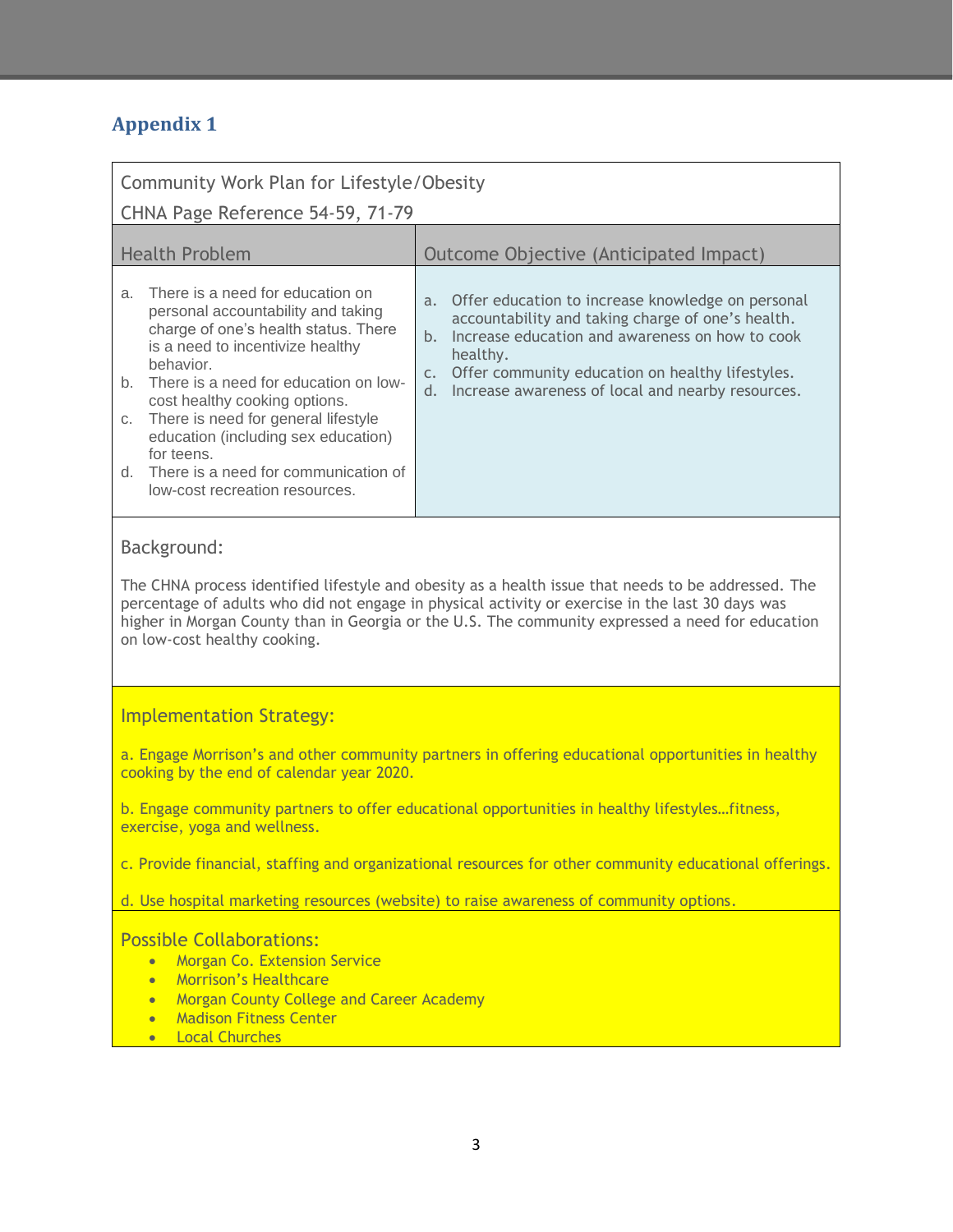| Community Work Plan for Access to Care<br><b>CHNA Page Reference 87-100</b>                                                                                                                                                                                                                                                                                                                                                                                                   |                                                                                                                                                                                                                                                                                                                                                                                                               |  |  |
|-------------------------------------------------------------------------------------------------------------------------------------------------------------------------------------------------------------------------------------------------------------------------------------------------------------------------------------------------------------------------------------------------------------------------------------------------------------------------------|---------------------------------------------------------------------------------------------------------------------------------------------------------------------------------------------------------------------------------------------------------------------------------------------------------------------------------------------------------------------------------------------------------------|--|--|
| <b>Health Problem</b>                                                                                                                                                                                                                                                                                                                                                                                                                                                         | Outcome Objective (Anticipated Impact)                                                                                                                                                                                                                                                                                                                                                                        |  |  |
| There is the need for a centralized<br>a.<br>resource directory and communication<br>and collaboration of available<br>resources.<br>There is a need for low or reduced<br>b.<br>cost primary care options and/or<br>communication of these available<br>resources.<br>There is a need for low cost<br>C.<br>medication resources and/or<br>communication of these available<br>resources.<br>The EMS in Morgan County is<br>d.<br>overused for non-urgent calls and<br>care. | Expand knowledge of existing community resources.<br>a.<br>Identify medical clinics available in the area and<br>b.<br>include in the Resource Directory. Continue to<br>recruit primary care physicians to the community.<br>c. Identify and increase awareness of financial<br>assistance resources.<br>Identify and increase awareness of transportation<br>d.<br>alternatives available in the community. |  |  |
| Background:<br>The CHNA process identified a need for better access to care for individuals struggling with poverty.<br>There is a need for more outreach for individuals in poverty that lack transportation and family<br>support.                                                                                                                                                                                                                                          |                                                                                                                                                                                                                                                                                                                                                                                                               |  |  |

#### Implementation Strategy:

- a. Use hospital marketing resources (website) to raise awareness of community options.
- b. Physician recruitment is included as part of the hospital strategic plan. Continue to recruit physicians to the area so that patients can use local transportation options to access care.
- c. Maintain information about financial assistance program on hospital website and identify potential qualifying patients during admission process.

#### Possible Collaborations:

• Morgan County Public Transit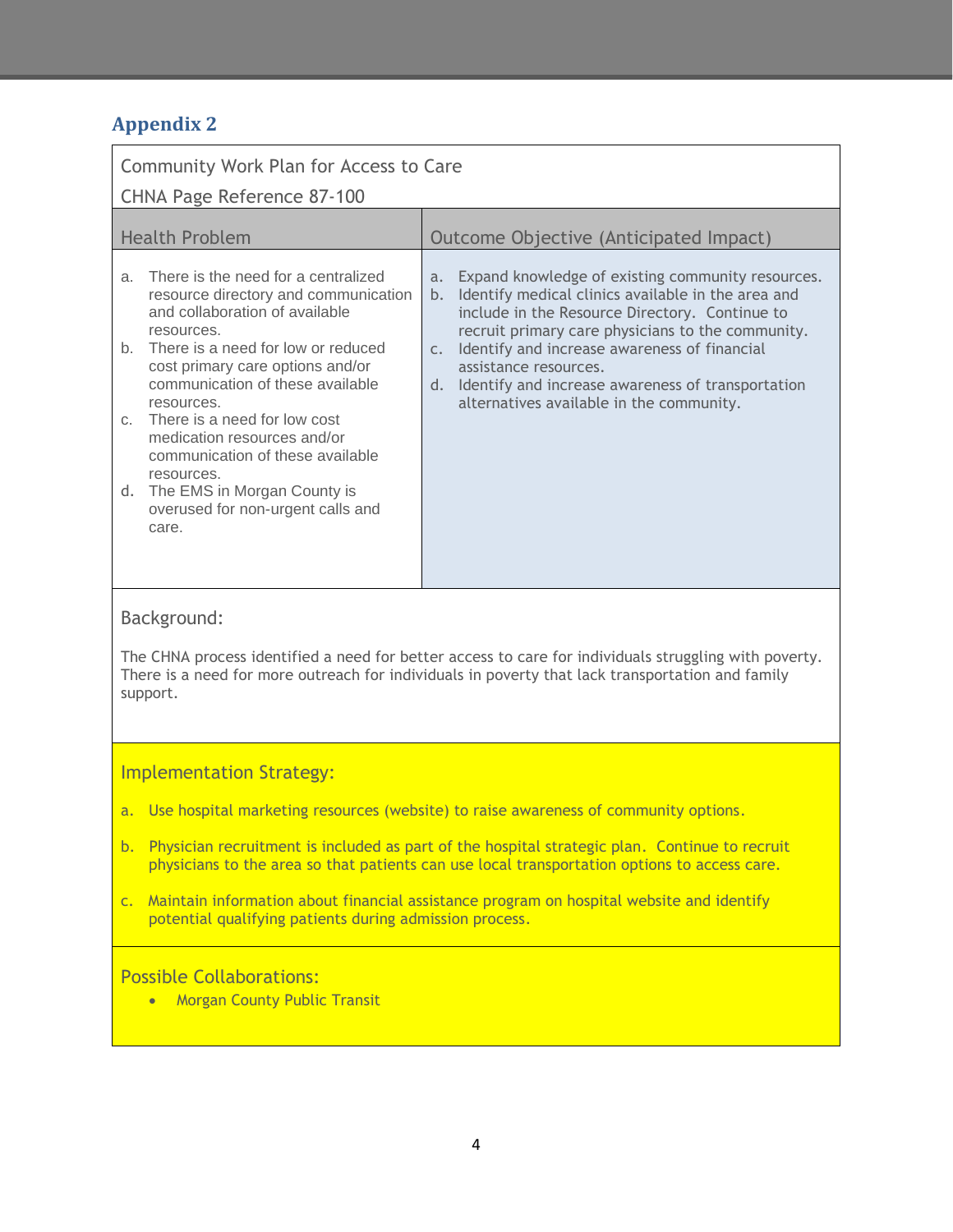Community Work Plan for Mental and Behavioral Health

CHNA Page Reference 71-79, 96, 105-106

| <b>Health Problem</b>                                                                                                                                                                                                                                                                                                                                                                                                                                                                                                                                      | Outcome Objective (Anticipated Impact)                                                                                                                                                                                                                                                                                           |  |
|------------------------------------------------------------------------------------------------------------------------------------------------------------------------------------------------------------------------------------------------------------------------------------------------------------------------------------------------------------------------------------------------------------------------------------------------------------------------------------------------------------------------------------------------------------|----------------------------------------------------------------------------------------------------------------------------------------------------------------------------------------------------------------------------------------------------------------------------------------------------------------------------------|--|
| There is a need for mental/behavioral<br>a.<br>health providers and facilities in<br>Morgan County.<br>i. There is a need for<br>communication of available<br>resources for this in nearby<br>cities.<br>There is a need for communication<br>b.<br>and awareness of available resources<br>for substance abuse.<br>There is a need for more education<br>$C_{\infty}$<br>and awareness of mental/behavioral<br>healthcare treatment options, as well<br>as, signs and symptoms of disorders<br>or diseases to overcome the stigma<br>associated with it. | a. Increase awareness of available local and nearby<br>mental health resources.<br>Increase awareness of available local and nearby<br>b.<br>alcohol and substance abuse treatment facilities.<br>Increase education and outreach efforts on<br>$C_{\infty}$<br>recognizing the warning signs and symptoms of<br>mental illness. |  |

#### Background:

The CHNA process identified lack of general awareness and knowledge of mental and behavioral health signs and symptoms. There is also a lack of local facilities for mental and behavioral health.

#### Implementation Strategy:

a. Provide financial, staffing and organizational resources for other community educational offerings

b. Use hospital marketing resources (website) to raise awareness of community options.

c. Offer educational programming for law enforcement, first responders, and other community caregivers for recognizing signs and symptoms of a mental health crisis and de-escalation techniques.

#### Possible Collaborations:

- Morgan Co. Sheriff's Department
- City of Madison Police Department
- Advantage Behavioral Health
- Morgan County Charter School System